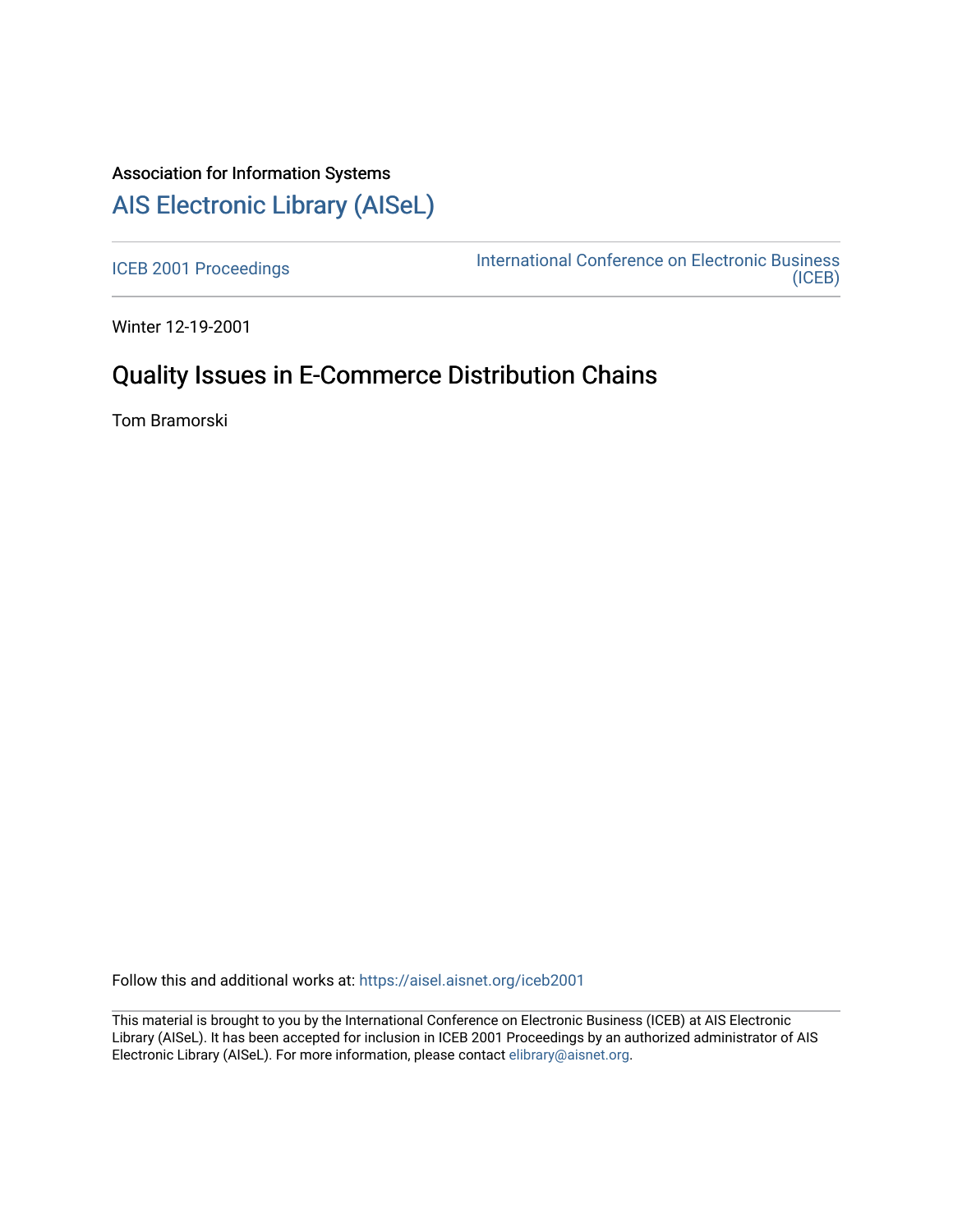## **QUALITY ISSUES IN E-COMMERCE DISTRIBUTION CHAINS**

**The First International Conference on Electronic Business Department of Management, College of Business and Economics University of Wisconsin-Whitewater 800 West Main Street, Whitewater, WI 53190-1790, USA Phone: (262) 472-5444 Fax: (262) 472-4863 EMAIL: bramorst@mail.uww.edu HTTP://www.uww.edu**

## **ABSTRACT**

This paper examines current trends and selected quality aspects of business to consumer (B2C) E-commerce. As Web sales increase, E-merchants collect more and more data about customer profiles and product preferences that they sell to third parties. We examine how the customers feel about the loss of privacy. In order to succeed on the Internet a company must identify and meet customer preferences better than its competitors. We examine the expectations and the frustrations of customers doing business on-line. Finally, we use several real world situations to discuss risks of alienating the traditional distribution channels by selling directly to the customer on the Internet.

## **INTRODUCTION**

The history of the Internet has shown dynamic growth in the number of computers with Internet access. In particular, the last five years should be dubbed as explosive. Growth rate from 1 million users in 1992 to over 86 million in 2000 is unprecedented. According to a study done by the Center for Research in Electronic Commerce, The University of Texas at Austin, the US Internet Economy revenues grew at an estimated compounded average growth rate of 174% from 1995 to 2000. In just five years, the Internet Economy already rivals traditional sectors like energy (\$223 billion), automobiles (\$350 billion), and telecommunications (\$270 billion) [2]. By the end of 2000, more than 19 million US households shopped online resulting in online retail sales of \$23.2 billion. Online retail sales are expected to continue to grow, while it is also expected that the number of online shoppers in the US will level off at around 50 million households. While the number of households shopping online levels off, this will be offset by an increase in average online spending per household, from \$1,167 in 1999 to \$3,738 in 2004. The increased spending is the result of consumers shift from the convenience and researched items to replenishment purchases like groceries. By 2004, 49 million US households are expected to spend more than \$184 billion online for a variety of goods. This next phase of Ecommerce or post-Web retailers will use detailed knowledge about customer segment to sell relevant products that meets customer demands. By gathering information about consumer's shopping habits retailers will be able to identify their most profitable and growing customer segments. Accumulation of data is not enough. They must anticipate customer demand, expand their product offerings, and sell through multiple retail channels, including stores, catalogs, and call centers [10].

This growth has made the Internet truly a valuable tool for business. More important than the novelty of this new communications tool, companies are uncovering very practical applications for the Internet. They use it to inform their customers, advertise to their target market, display their products, and conclude online transactions. Table 1 shows the projected growth in online sales from 1998 to 2002 as well as a breakdown product category. As the growth in Internet use continues, more opportunities for innovative E-businesses applications will emerge.

| <b>E-Commerce forecasts</b><br>for the United States                    | 1998     | 2002      |
|-------------------------------------------------------------------------|----------|-----------|
| Users buying goods and<br>services over the Web (in<br>millions of USD) | 18.6     | 64.6      |
| Year-end E-commerce<br>revenue (in millions of                          | 26,469.4 | 268,816.9 |

| Category     | <b>Millions USD</b> | <b>Percent</b> |
|--------------|---------------------|----------------|
| Software     | 22                  | 29%            |
| Hardware     | 18                  | 25%            |
| <b>Books</b> | 16                  | 23%            |
| Travel       | 12.                 | 16%            |
| Music        | 10                  | 14%            |
| Clothing     |                     | 10%            |

Table 1. The growth of B2C E-commerce [5].

The Internet provides instant connection around the world to any supplier, business, or consumer that needs to conduct business. The benefits of E-commerce include speed, greater convenience and choice, more efficient supply chains, resulting in lower cost of doing business. Businesses and consumers alike are continuously looking for more efficient and productive ways of operating. Consumers are looking for convenience, ease, speed, low prices and high level of product or service quality. Leading businesses desire to meet and exceed the needs and expectations of consumers, to retain them, to attract new customers, to increase sales and to remain competitive in an ever growing and changing market place. The key ingredients of success in E-commerce include speed, ease of use (user friendliness) for the consumers or vendor (convenience), confidentiality, low costs, and increased efficiency in operations and supply (value) chain systems. The speed that E-commerce brings to business is vital. It allows companies to continue to accomplish work after business hours. For example, a 3Com E-network, combines 3Com networking gear with other vendors'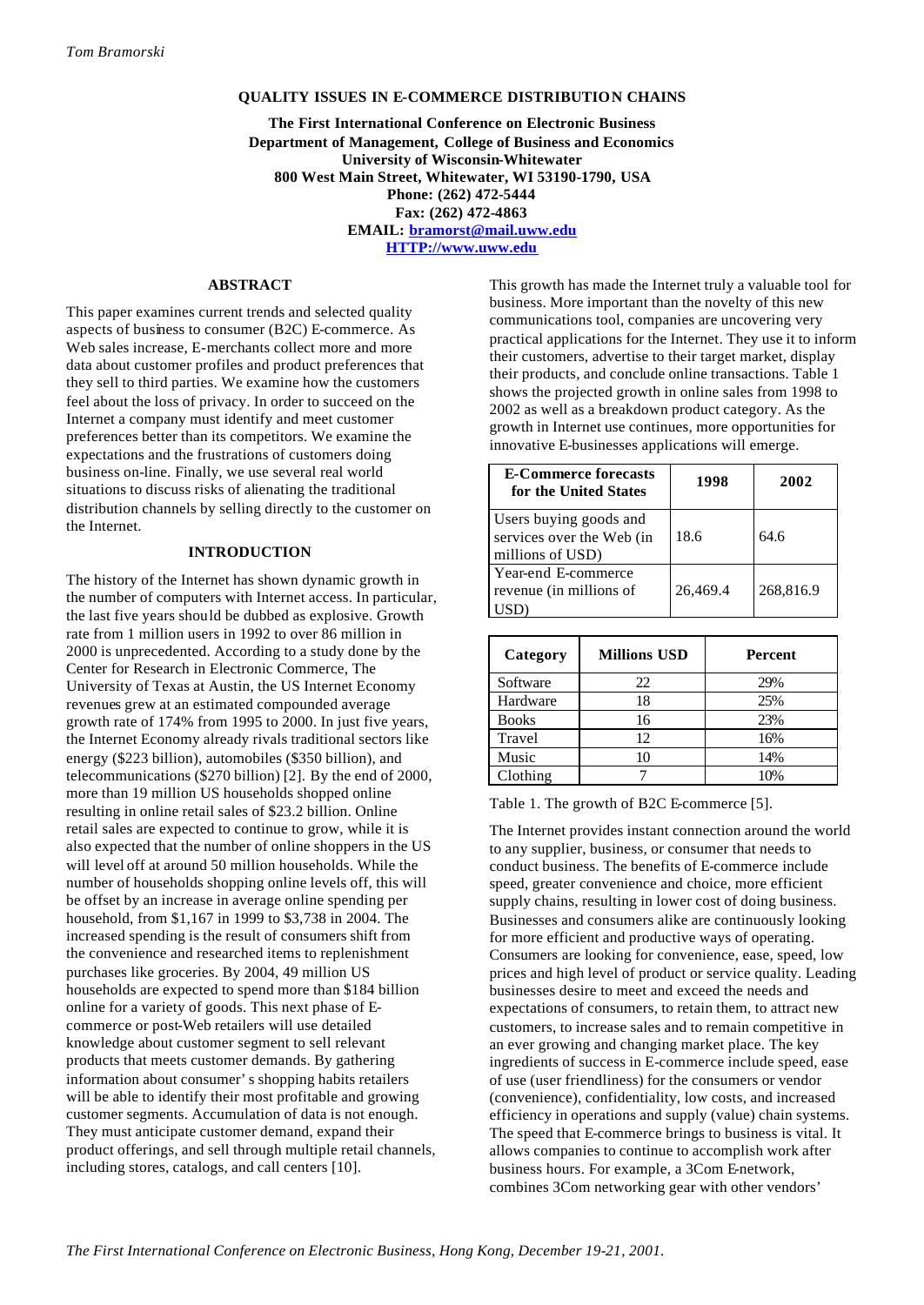hardware and software in ways that enable entire enterprises from the front-office and back-office functions to run smoothly around the clock with minimum server downtime. Extremely low downtime is becoming a requirement [4].

Ease of use of a web site is a major element of Ecommerce for a business to incorporate into their operations. Although many individuals have computers and are computer literate, they are not IT professionals and need to be able to maneuver around a web site with ease. A web site must be user friendly for a business to succeed with an E-commerce plan and this, by definition, would include having a help screen, easy to read directions on the site, and step-by-step processes for performing business transactions. A step-by-step design is vital because it takes consumers through every step necessary to complete a transaction. A high-quality designed web site is extremely important to retain and recruit customers.

Along with an easy to use web site, a user must feel confident that the information provided to the E-business in the course of conducting a transaction is confidential and that there is no risk of credit card fraud, or the risk of mishandling personal information. Customers must be certain that they will not suffer any consequences when they do business over a web site. Advanced encryption technologies and certification vehicles provide secure electronic transactions.

Businesses are excited by the idea of E-commerce because of lower operating costs. Not only is it faster, more efficient, and easier, but it is also cheaper to use the Internet compared to traditional business channels. Reduction in costs can stem from numerous sources, including decreased inventory costs, reduced procurement costs, and supply chain improvements, which will decrease the cost of production. The Internet can decrease the amount of paper costs, and the time needed to process orders and changes in orders. Decreasing costs and faster response throughout the supply chain make E-businesses more competitive and results in an increase in operating efficiency. For example, 3Com Corporation strives for an environment, in which all of our products are made to order and then shipped directly to our customers-both end consumers and our business partners [4]. Today's manufacturers want their vendors to have visibility into this process and participate as part of the workflow to accept, reject, revise, or refine matters of specifications, actual capabilities, and completion dates as part of the build process. The Internet offers businesses an opportunity to integrate throughout the supply an distribution chains with the goal of increasing sales, building market share and lowering overall costs. Much attention has been given to business-to-consumer (B2C) arena, where a consumer logs on the Internet either to look at relevant content or purchase goods and services offered at a virtual storefront. However, most analysts believe the most explosive growth area on the Internet lies in the business-to-business (B2B) arena. Forrester Research estimates that by the 2003, Internet B2B electronic commerce trade will reach approximately \$1.3 trillion versus \$108 billion for Internet B2C commerce [17]. The volume projections for US Internet commerce are included in Figures 1 and 2.



Figure 1. The B2B and B2C E-commerce forecasts for the United States [5].



Figure 2. The volume of electronic purchase transactions [5].

B2B and B2C content and commerce sites offer many tangible benefits to both companies that visit the particular sites and to those that advertise or sell products and services online. The convenience and ubiquity of the Internet is evident. Purchasing managers and professionals can log onto the Internet from anywhere at anytime. The centralized information allows companies in this sector to become a one-stop shop for companies and consumers with their particular industry focus. An Internet site can give the feeling of being at a trade show or viewing a trade magazine. Along with centralized industry information, content sites are seeking to attract corporate purchasers with timely and detailed data. These sites enable the corporate purchaser to perform intelligent, contextsensitive information search. As a result, the inherent nature of these content sites makes them an exciting and cost effective alternative to the established norm of trade magazines and trade shows.

The Internet enables all purchasers and suppliers to interact on a truly global basis. Most of the companies that had used B2B electronic commerce were large and have the capital necessary to invest in communications networks. The Internet provides a much lower cost environment for smaller and mid-size merchants and allows suppliers to target all companies, not just the major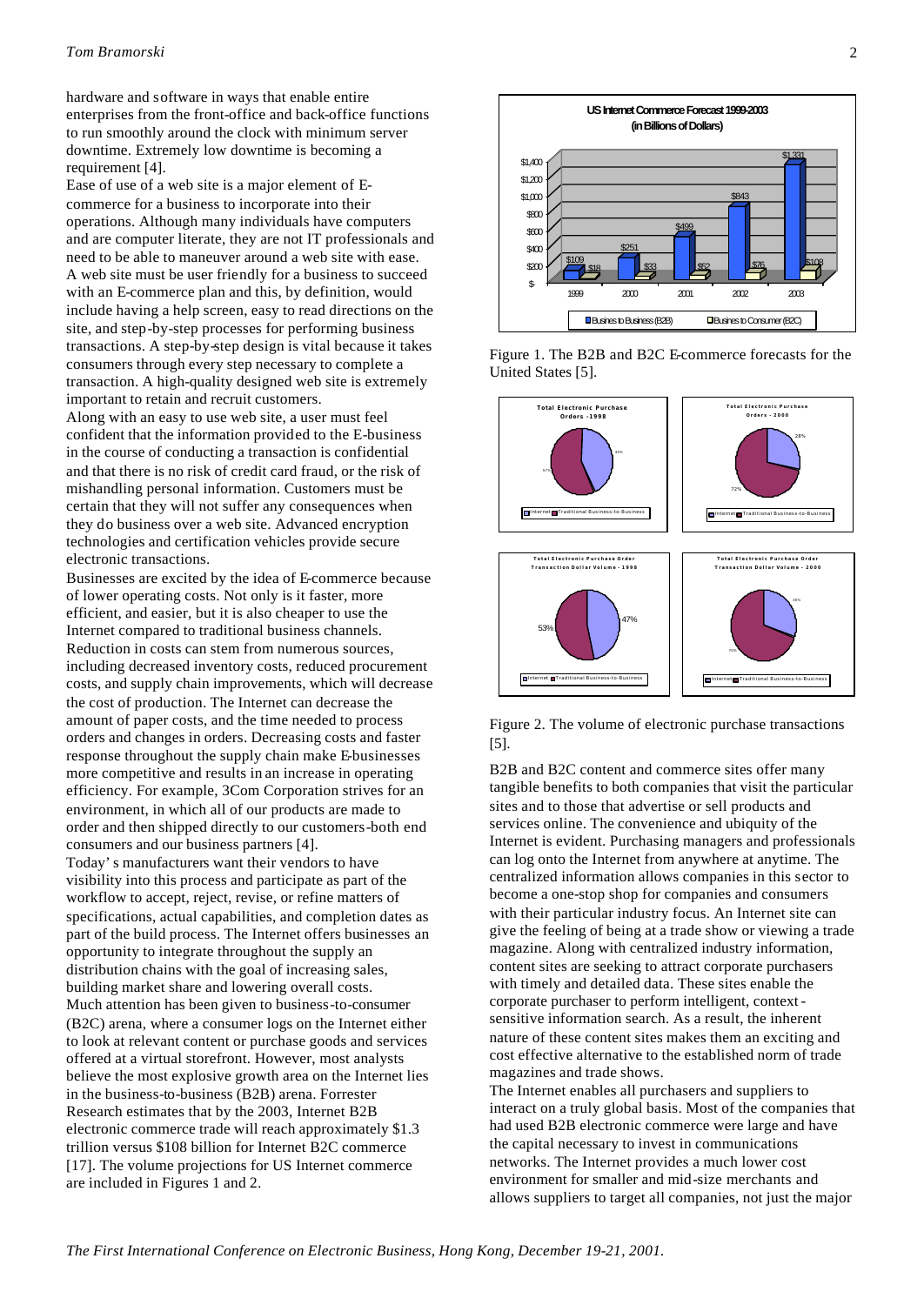manufactures. This lower-cost alternative has created new strategic opportunities for all businesses.

Along with the added convenience of using one Web site to handle all of their needs, businesses can substantially lower their transaction costs. Buyers can negotiate better prices through online auctions and bidding, while sellers can sell their products online to their targeted market. As a result, the Internet is one of the cheapest tools available in terms of marketing and transactions costs. The Internet offers a cost per contact of \$0.98, versus \$1.68 for direct mail and \$277 for a standard sales call [16].

## **KEY QUALITY ISSUES IN B2C E-COMMERCE**

In the rapidly growing world of E-commerce, the competition is fierce. Thus, it is essential to create quality in every process of the online company. E-companies should create quality in eight key areas. They need to advertise well, establish a professional and user friendly web site, design the web site with minimal download time, create excellent customer service, offer lower prices compared to traditional businesses, have a clear and strict privacy policy, offer excellent delivery options, and create a fair and effective returns policy. Before the consumer can experience a quality, online web site they must first be made aware of the web site through advertising. Below we examine these issues in more detail.

## **Advertise**

Successful advertising is the first step to establishing a quality online business. Before a product can be purchased, the shopper needs to be aware of the name and location of the store through advertising. Therefore, it is extremely important to advertise the name, web site address, brief yet detailed description of what the web site has to offer, and the reason why the consumer should visit this particular online web site. This information needs to be made available on the Internet and through traditional means of advertising. Some of the most successful E-commerce sites, both those that are pure web start-ups and those that have changed from off-line businesses to online, continue to depend on traditional media to get exposure. Thus, it is essential that advertising is available through traditional mediums: direct mail, billboards, magazine and newspaper advertisements, radio and television commercials, and online advertising. Otherwise, potential converts from traditional storefronts will never venture to online shopping. In addition, successful E-businesses must ensure that they are registered with all popular Web search engines and that they appear in top 5 of the search results area. Otherwise, as many Internet customers never go past the first page of the search results they will receive little or no traffic nor will their site be bookmarked for future use.

## **Professional and User Friendly Web site**

Once customers discover the web site, it is important that their first impression is excellence. In order to establish a comfortable setting the web site needs to be easy to read, easy to use, and professionally designed. In E-commerce, quality and appeal would be the main difference for potential customers in making a decision to select one web site from a vast number of web sites available for ordering products and services. The best online web sites look

professional and operate flawlessly in order to inspire trust and confidence in their potential buyers [6].

Many potential customers have shopped the Web have high expectations regarding the experience. They expect their first E-commerce attempt to work intuitively. Just as there can only be so many department stores, there can only be so many Web sites. Expected growth in E-business will lead to the success of the best in each category, and those that fail to satisfy their customer's desires will fail. The best of class Web sites will have to offer five conveniences that Web shoppers now demand. They include: fast navigation, fast checkout, fast delivery, fast exchanges and fast help. Approximately 35% of online browsers who have yet to make a purchase complain about difficulties of getting around E-sites as do 48% of those who have purchased something online. Fast and intuitive navigation avoids intimidation that produces frustrated customers.

If checkout is not fast, accurate, and secure the Ebusinesses risk loosing customers. A sloppy checkout procedure typically results in lost future sales. A quarter of all buyers complained about the amount of time it took to receive their orders. E-commerce orders should be handled quickly and if an item is backordered, the customer should be notified without delay.

When determining the amount of shipping cost, a zip code is needed to determine the amount of the UPS charge. It is probably more convenient to enter the address and charge card information at one time rather than bouncing back and forth between the charge and ship screens. Web vendors typically do not cross-share information entered by the customer at these screens. This leads to unnecessarily long time spent by the customer entering the same information at various screens. A minor point affecting the convenience of using the web site is entering the state/province information. While the zip code needs to be entered by using the keyboard, the state/province needs to be selected from the pull-down menu. Since the zip code uniquely determines the state/province, a data entry screen can be simplified by eliminating superfluous data entry fields.

Finally, when a customer selects certain product configurations, they need to be tested for compatibility and the customer should be advised to modify system configuration when any component incompatibilities are detected. This is particularly important with complex products that are assembled to order, such as personal computers. One example of a site that provides such technical compatibility check is Dell Computers Corporation [3].

We emphasize that if the consumers are not comfortable with or are not able to quickly learn how to navigate through the web site, they will go elsewhere. The appearance of the web site needs to be inline with the same thought that would go into planning a brick and mortar store layout. It needs to be professional and able to display the products for sale in the most advantageous display and layout with minimal customer effort.

#### **Web site with Minimal Download Time**

Customers do not want to waste their time waiting for web sites to download. Therefore, it is important to design web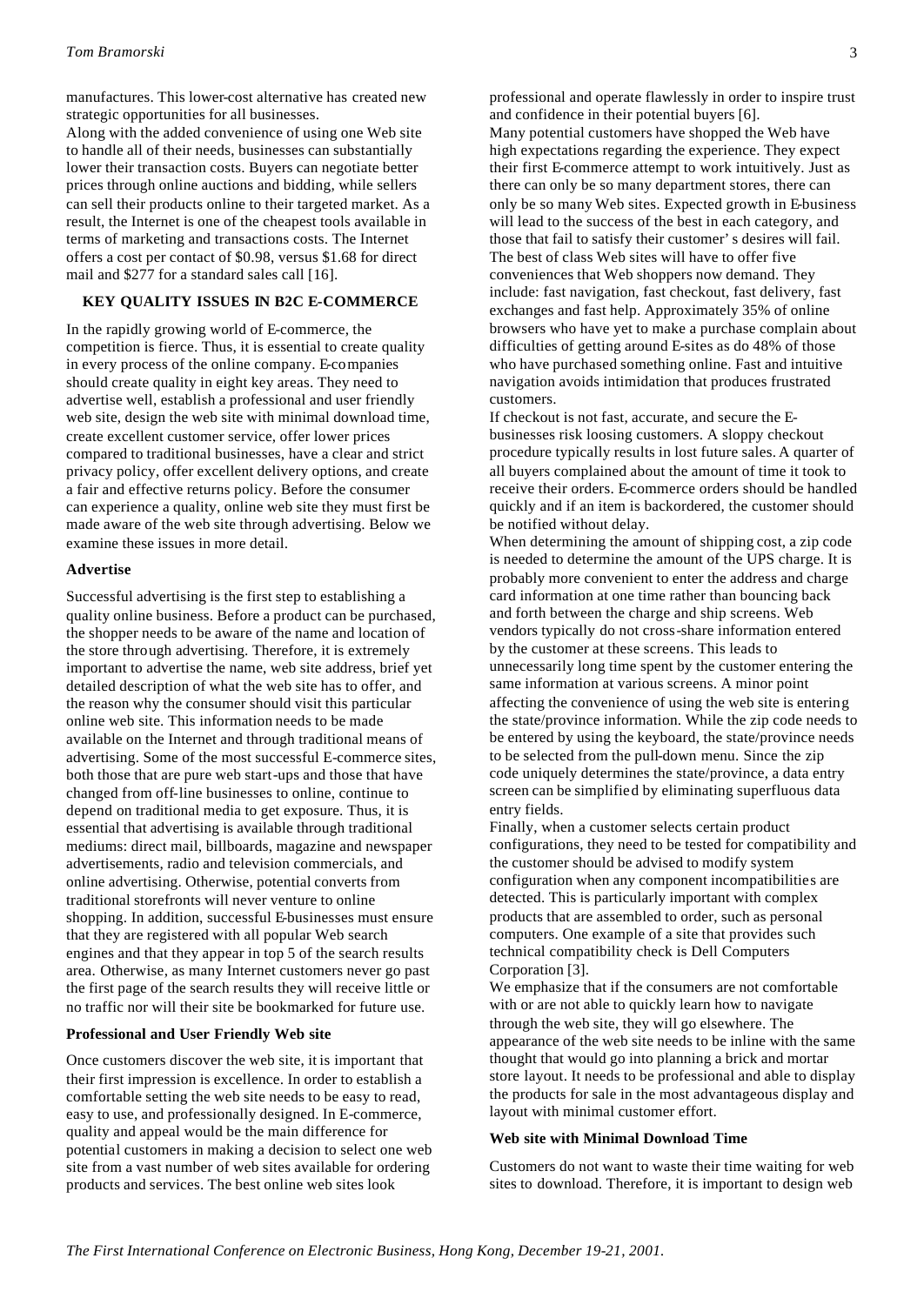sites with page opening speed in mind. Use of images and sounds need to be carefully planned in order to minimize downloading time. Although attractive, large Web graphics, animations, video and sound files increase download time. If a site takes more than 30 seconds to load, a visitor is likely to migrate elsewhere. The smaller the images, the faster the web page load process. One can decrease download time without sacrificing image quality by compressing visual GIF, JPEG and AVI images [12]. Therefore, web designers need to carefully plan the layout of the site to provide it with a professional look, while minimizing the total download time. Controlling the sequence in which web page elements open is one technique to achieve this goal. Complex images that require a lot of time to download can be sequenced to open last in selected windows while the remainder of the page with text and hyperlinks is quickly viewable and available or use. Once customers are made aware of the business and view the professional and user-friendly web site with minimal downloading time, it is time to impress them with the next list of features.

#### **Excellent Customer Service**

Excellent customer service is the secret to any successful company. In designing and developing a web site, it is essential to have a well-organized, informative, customers service center. An area that customers can visit to get frequently asked questions answered, express their concerns, and get immediate feedback should be provided. If customers have a question or a concern and find that there is no place to get it answered, they will simply go to another business to make their purchases. Customer service center needs to provide customer information including status, order history, balances due, credits, and view personal information (address, telephone, and billing changes). The operating hours of the customer service center need to be clearly displayed, with telephone number, business address, and e-mail address to provide other communication avenues for the convenience of the customer. Once the customer service centers structure has been established it is important to hire well-qualified individuals to service the customers. These individuals need to be eloquent, friendly, patient, familiar with Ebusiness operations and proper netiquette, be detailoriented in their work, have excellent written and verbal communications skills, excellent time-management skills, the ability to juggle multiple tasks concurrently, and at least some experience in a service-oriented setting. In addition, these individuals need to be empowered to handle both routine and unusual customer questions and concerns [12].

Customer service of E-commerce customers cannot be substandard. When an order is placed on-line and order confirmation is received via E-mail, it is important to guide the order until after the delivery. In one reported case, the delivery date had passed, a query from the customer was E-mailed yet received no response from the vendor. After repeatedly calling the vendor, the customer was told the item was backordered but would be shipped in two days. This cycle of events repeated itself several times leading to a frustrated customer canceling the entire order. As noted earlier, fast and timely product delivery, fast and

intuitive help features and the rating/feedback areas are a prerequisite for the operation of a successful E-commerce site. Fast navigation, fast checkout, fast delivery, fast exchanges, and fast help yet in many cases E-merchants are failing to do so. A failure to understand, implement and support these fundamentals will result in many Web sites being forced out of the market [11].

## **Low Prices**

Online shopping offers customers two main advantages: convenience and price. Convenience is easily understood because an individual does not have to leave their home to search for millions of items, which are only a keystroke away. However, the price advantage is more complex. Since an online business does not have the overhead that a traditional storefront must have, the customer expects that the online business will pass some of those savings on to the consumer. A consulting company, Ernest & Young, suggested in their January 1998 price comparison that a 10% discount is the average discount offered by online business [2]. This figure does fluctuate between industries. For example, the book industry often offers books on the Web for up to 39% off the retail price. On the other hand, online auctions produce situations, where some 25 percent of auction customers pay higher prices for their merchandise.

Another way to realize price savings (at least for the time being) in online retailing is through the 3-year moratorium on state sales tax. On June 23, 1998, the United States House of Representatives passed H.R. 4105, the Internet Tax Freedom Act, which exempts Internet transactions from sales taxes until October of 2001. This decision is based primarily on the 1992 US Supreme Court confirmed in Quill v. North Dakota that companies with no physical presence in a state cannot be compelled to collect sales taxes for that state. Online businesses must be careful that their shipping and handling charges do not outweigh the cost savings that they offer over the traditional storefronts. If they are able to sell their product and ship it to the customer's home for less than the same customer can purchase it at the store for, then they have defeated the traditional competition. If they cannot accomplish this, then they need to look at other advantages they can offer to their consumers.

A common complaint with online shopping is excessive cost of shipping and handling. The way the Web sites are designed, the cost of shipping is not known until the customer fills out a form with complete name, address, and credit card information to pay for the content of the electronic shopping basket. The shipping charge should include all costs incurred by the vendor that are associated with taking an order. These costs include shipping, internal packing and handling costs as well as the costs of customer service. This justifies to some degree the practice of charging a premium for shipping and handling. However, we note that these charges should be disclosed to the customer as soon as the zip code for shipping destination has been entered and the preferred shipping mode has been selected. After spending considerable amount of time entering the required credit card and shipping data, the customer often finds out that there is only one available shipping option that is highly overpriced. It is a common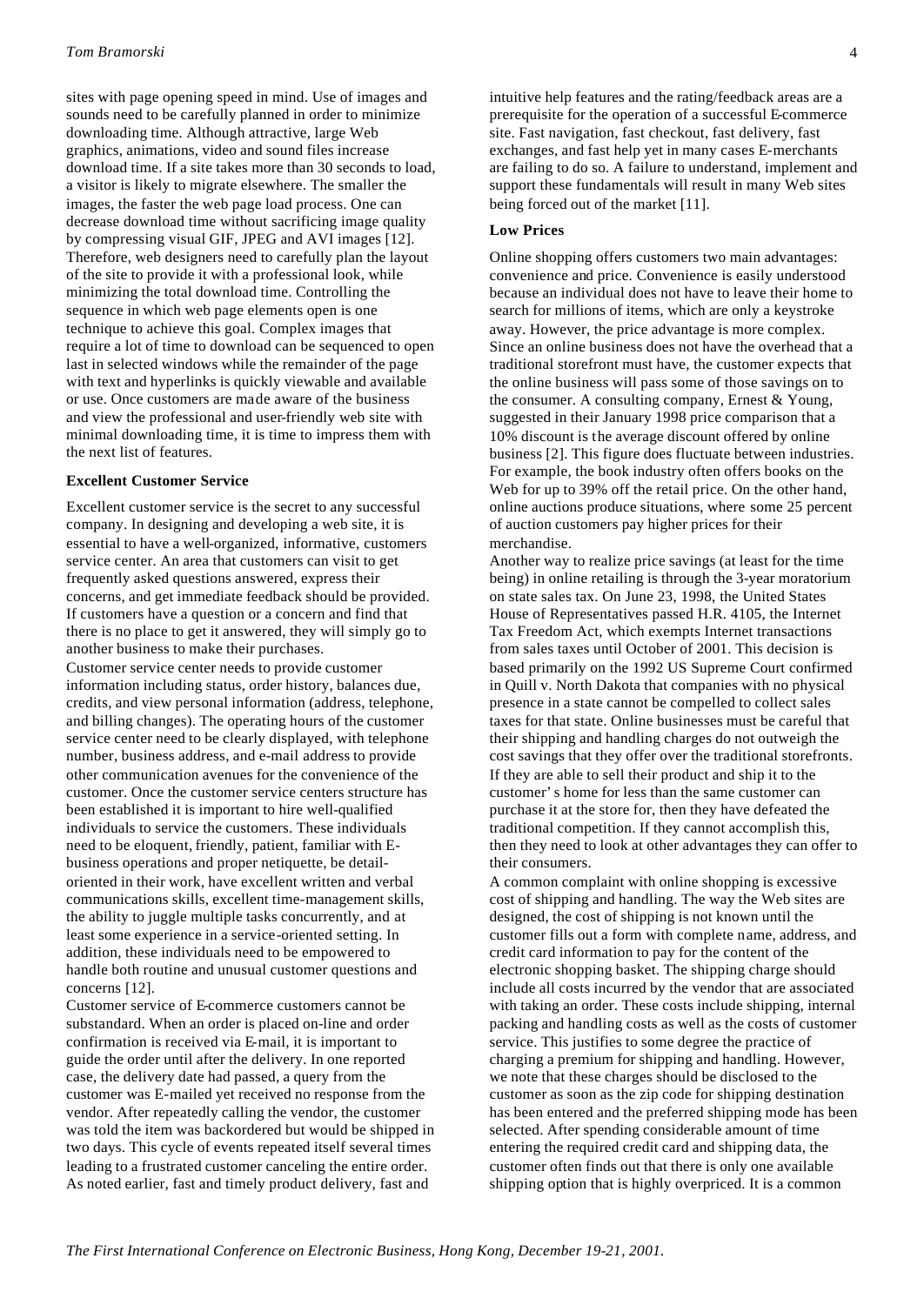practice to find out that the UPS ground shipment option for a small package cost \$20.00 at a vendor Web site. In reality, UPS receives \$8.00 for such shipments with the difference going to the vendor. We note, that even though the practice may be beneficial to the vendor when the first transaction is concluded, but as it alienates the customer, it seldom leads to repeated business [13].

## **Clear and Strict Privacy Policy**

While the accumulation of data about customers is necessary to guide E-business to its next development stage, a loss of privacy should not be its result. In a recent survey, a loss of privacy ranked as a greater concern than health care, crime, or taxes. A majority of respondents (64%) say their biggest online worry is Web sites providing their personal information to others without their knowledge. While this concern exists, few do little to see how their privacy is protected. A couple of major Web sites reported that the percentage of users reviewing their privacy policy is very low. AmericanGreetings.com has their privacy policy click-through rate of just .009%. Recently, About.com logged 50 million hits, only 20,550 or about .04%, were on the company's privacy link. Other E-commerce suppliers such as LLBean.com or Ticketmaster.com tell customers up front that personal data will be shared with the vendor's business partners. In 2000, Amazon.com changed their policy of not selling, trading, or renting customer data. It now collects all kinds of customer data and considers that collection a key asset that could be sold. It appears consumers are willing to trade their privacy for convenience. This does not seem to have a negative impact on their sales, but, on the other hand, it is reasonable to assume that Internet customers do not want to be bothered with reviewing the vendor's cumbersome legal privacy policies that are always written in fine font, while shopping online [1].

When drafting a privacy policy for a Web site, its imperative to include information about the use of customer personal data, how it is used, security measures on the site, details on third-party supplementation and whether the company will allow customers to view and update their own personal information [12]. Consumers need to be able to trust that sensitive personal information including name, address, social security number, and credit card information is going to be protected. The specifics of the web sites privacy policy need to be clearly stated and visible to the consumer when navigating the web site. In fact, this information may also need to be posted in the customer service center to ensure that customers know the privacy policy. The trust and respect that the consumer must have in order to make online purchases through a web site will be gained by the professional appearance of the web site, the enforcement of the privacy policy, and the comments that they hear or read both in and outside of the customer service center.

The emerging practice of collecting demographic data about Internet customers and making it available for sale to third parties raises valid privacy concerns. A customer should be able to reasonably assume that on-line transaction security and the privacy of personal information are of greater concern to online vendors.

## **Excellent Delivery Options**

Once online businesses decide to make a purchase through E-commerce, they want to experience no hassles when receiving their package. The product needs to be delivered quickly, economically, and with assurance that the consumer will receive the package. It is important that online businesses choose a delivery carrier that they trust. The E-business needs to confirm the customer's order using electronic mail and offer the consumer an opportunity to reconfirm their package status in the customer service center via a pin number. The same pin number should be used to allow the customer to track the shipment of the order through the distribution channel. Naturally, the customer's account should be debited only after the package has been shipped. For example, a partnership between Hewlett-Packard and Federal Express allows worldwide HP customers to track their orders throughout both companies integrated information systems.

## **Fair and Effective Returns Policy**

It is commo n that after the consumer has received the product through the delivery service, he/she then decides that they are not happy with the purchase. An E-business needs to post clear guidelines regarding product return and refund policy on its web site. These policies should also be included within the shipping package. The charges for shipping and handling, if any, must be covered by the written guidelines of the return policy. Fast product returns, exchanges, and the availability of product demo policies are features that leading Ebusinesses should be incorporating in their operations. Clearly, it is inconvenient and expensive for online stores to allow customers to return a product for a refund or exchange. In order to minimize this, leading Internet vendors provide customers with ample information about the products including technical specifications, digital pictures, digital video tours, and customer testimonials. In addition, vendors provide a comparison feature where a product selected by the customer can be compared on-line against other product in a given price or feature range that are offered by the vendor. A customer feedback and product rating area should be available to customers to make such comparisons easier. One example of a site that provides such customer-friendly features is Tire Rack [15]. One site that allows customers to try out tennis racquets prior to purchase is Tennis Warehouse [14]. The availability of such customer-friendly features makes the shopping experience a pleasant one even for a customer who is not very knowledgeable about the product. When the customer wishes to return the product for quality or other reasons, the customer should not have to pay for the original freight, the return freight, and the freight on a replacement item. The customer should be able to drop-off the product at any shipping vendor's pickup station or with the delivery truck driver. In addition, the return shipping documentation should be preprinted and should be enclosed with the original shipment in order to simplify the process of returning the product and minimize customer frustration. Clearly, E-merchants should also make sure that when replacing an item that the replacement is in good repair, not just someone else's return [9].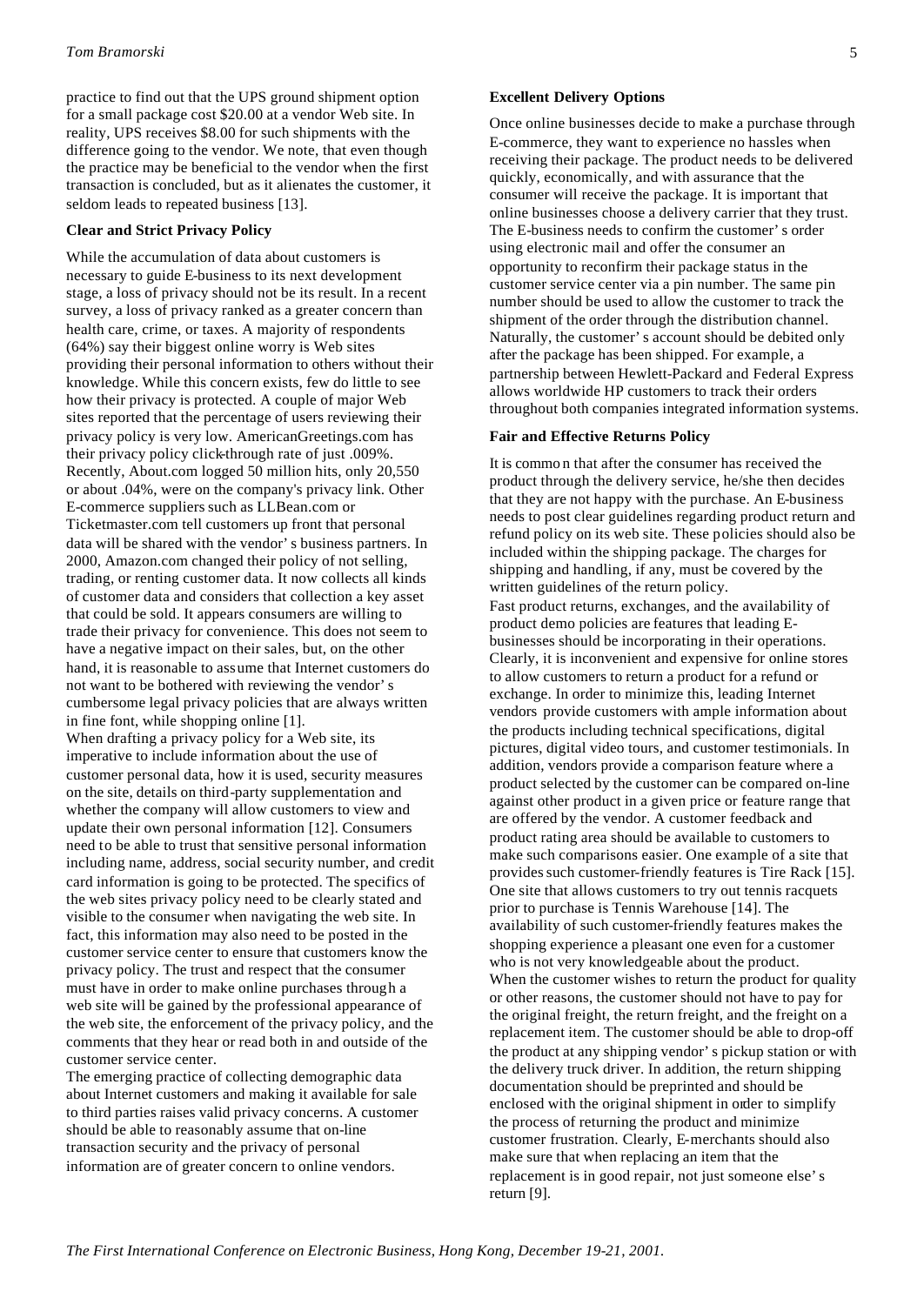Potential hassle with a return deters 67% of those surveyed from buying online. It is therefore necessary that returns be handled promptly and courteously. Finally companies should always strive too offer fast help with product returns or replacements, whether it be online or off [7].

## **B2C E-COMMERCE AND TRADITIONAL DISTRIBUTION CHANNELS: REAL-WORLD CASES**

The Internet definitely provides a needed service. Using the Net can provide information to customers, reduce the cost of processing orders, cut down errors, save time and money, as well as make sales staff more productive. Companies that do not sell online suffer a cost disadvantage in order handling. At the same time consumer are drawn to shop on line out of convenience. What is the impact on the traditional distribution channel? Lets consider a few examples of what happened to companies who used the Internet to sell their product and how their middlemen reacted.

Many of today's on-line businesses are also traditional retailers or manufactures for which the Web is simply another sales channel. We note that such vendors should be careful not to alienate the traditional network of vendors and distributors by offering direct sales to customers over the Internet. Typically, these businesses provide after-sale service, training, and support for the product on customer's site. Confounding channels takes away the incentive for the independents to support the product sold through the Internet and often leads to poor customer service. This is evidenced by the recent experience of Hewlett-Packard in selling IT solutions directly over the Web. As a result, many independent vendors dropped the HP line for the competition contributing to a poor financial performance of the stock in the late 2000 and early 2001. In early 2001, HP cleared the rules of the game by restricting direct Internet sales to top 500 accounts and leaving other customers to the traditional channels.

Musicians around the world have long admired Gibson guitars. The company decided to market its product on the Internet at a price 10 percent below list. This caused dealers to become irate. Gibson was forced to stop selling guitars online before they sold any. Gibson listened to complaints from dealers and decided to compromise. The company no longer sells guitars online. Instead, the company's online sales are limited to strings and accessories. Gibson also plans to put its parts catalog on the Web and sell items that were previously available only to dealers and repairers.

VFCorp, an apparel manufacturer, has used their Web site to help customers find the right product, or to help them find the nearest retail store. The business does not sell direct to consumers. The idea of selling direct has been dismissed because the risk is out weighed by potential losses. In this case, a \$5 billion company is not interested in doing \$5 or \$10 million of business on the Web if it means risking business with a major account like Wal-Mart.

Sega initially viewed a Web site as a marketing support vehicle where their product could be promoted, but customers then asked why the site did not let them buy

right on the Web. Sega's on-line group felt that the Internet was the only way for the future. Sega's sales group on the other hand, felt that this would upset key retailers. The retailers could retaliate by limiting shelf space or promotions. Sega's compromise was to sell online but would not at a discount and the customers would have to pay for shipping. Sega would still use the Web for promotions but not revolve around price. Avon has been selling their product door to door for more than a century. After research showed that direct marketing would not hurt door-to-door sales, Avon added direct mail catalogs and an 800 number. The company had to consider the impact on Avon ladies across the country before introducing a Web site offering 100 products. Avon's Web strategy was based on market research indicating that the site would reach new customers rather than shifting old customers from their salespeople. The site's bulletin boards allow reps to trade tips and access data. They were able to show that the site was nonthreatening. Many, Avon reps agree that the site is nonthreatening. Some reps believe they cannot compete with the Web site and a toll-free number given Avon's commission structure. Avon has asked some entrepreneurial reps to stop selling Avon products from their personal Web sites because their sites' design was simply not convey the image that Avon wanted to present. Avon is developing a strategy to let reps do business with the comp any via the Web and is exploring how reps might serve their own customers via the Web using templates that meet Avon's design and image standards [8].

## **CONCLUSIONS**

Many companies have been successful in doing business on the Internet. It is a good conduit to direct sales leads to your distributors. Companies that want to sell online can use the Web to market items that dealers do not always stock, or they can create new products especially for the Web. In conducting E-business companies must look at what value their current channels add, explore how the Web can improve that and then communicate their plans to their partners. Further, they must take into account the strategic dimensions of B2C E-commerce and develop operational strategies that address order winning and order qualifying criteria for their products sold over the Internet. Company managements appear excited about the prospect for using the Internet to improve the efficiency of their business. There are many real-world cases where the Internet was used as a vehicle to enable integration throughout the supply chain on a global basis. There is room for even greater efficiency in the relationships between manufacturers and retailers. The Internet can facilitate the flow of information between the two parties, which can improve forecasting accuracy, as well as help get shipments just in time.

When establishing an E-commerce business it is vital that quality is instilled in every step of the online business. In order to gain customers the web site must be well advertised both with traditional mediums and the Internet. The web site needs to be both professional and user friendly. Once the consumer is navigating the web site, they must be offered excellent customer service with a place to go to get their questions answered. The Web page